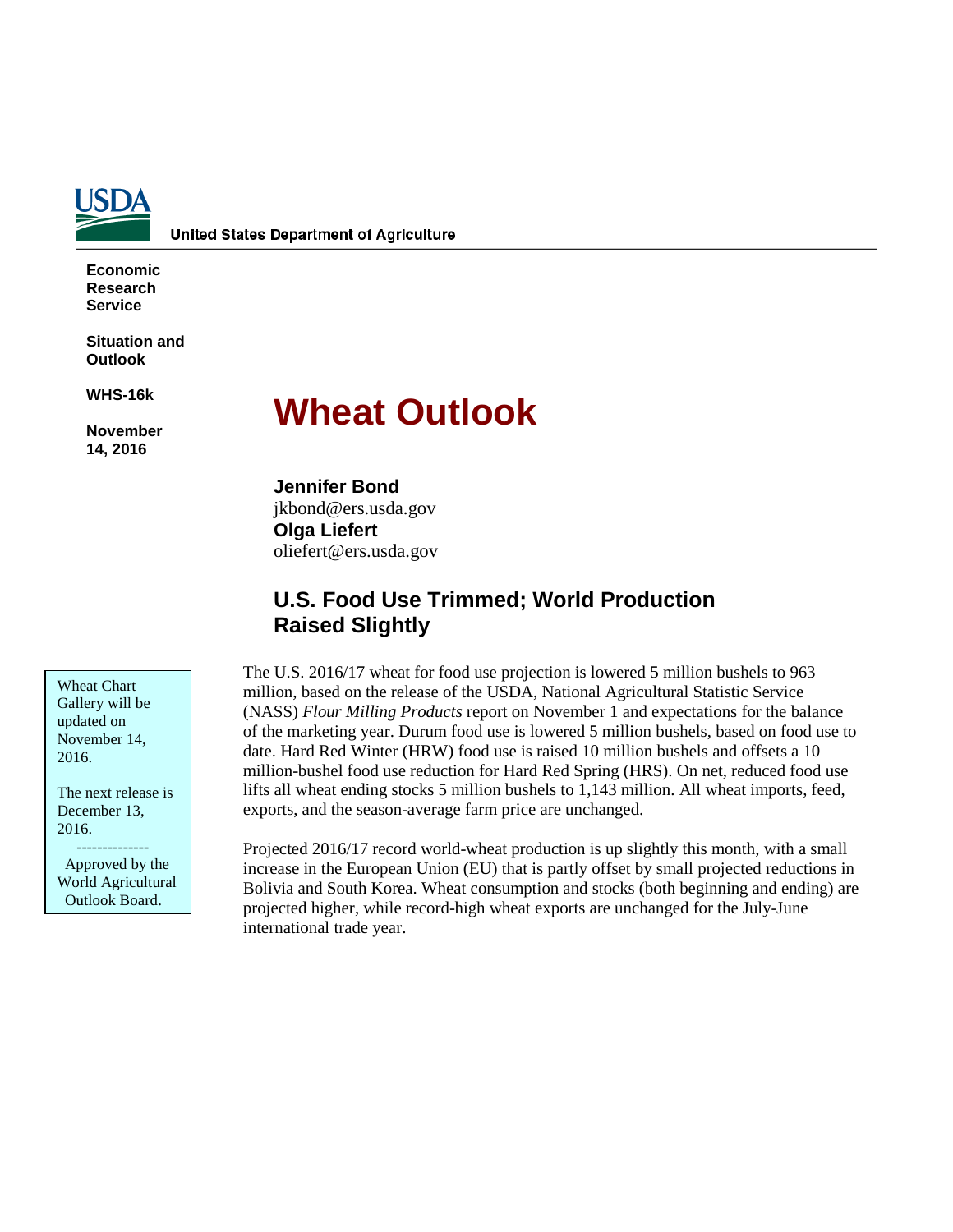# **Domestic Outlook**

## *Wheat Food Use Lowered Slightly, Ending Stocks Raised*

Following the November 1 release of USDA-NASS's *Flour Milling Products* report, estimated food use for the first quarter of the 2016/17 marketing year is revised downward. The pace of use to date and expectations of use through the balance of the marketing year support a 5 million bushel reduction in the food use forecast, now projected at 963 million. This compares to the 2015/16 food use estimate of 957 million bushels and reflects a year-to-year increase while also indicating a slight decline in projected per capita wheat food use availability. At 178.3 pounds, per capita availability of wheat for food use in 2016/17 is slightly lower than the 178.6 pounds per capita estimated for 2015/16.

The proportional use of HRW and HRS in the mill grind is adjusted this month. Use of HRW is increased by 10 million bushels to 375 million (a 1.2 percent increase) while HRS use is lowered 10 million bushels to 267 million (a 0.9 percent decrease). This shift moves the 2016/17 wheat by class food use proportions closer to 2015/16 estimates while still maintaining a higher-than average proportion of HRS in the mill grind. Above average proportional use of HRS for flour is reflective of increased use of relatively-higher protein HRS to balance belowaverage protein new crop HRW in achieving target protein levels. Recent strength in HRS prices couples with strong export demand to support this month's slight reduction of HRS food use. Greater than expected use of relatively-higher protein old crop HRW puts further downward pressure on HRS food use in the first quarter and favors a slight expansion to the annual projection of HRW for the same category.

The 2016/17 Durum food use projection is lowered 5 million bushels to 80 million this month. This change is based on the *Flour Milling Products* report revealing lower than expected use of Durum for milling in the first quarter. Furthermore, there are reduced import expectations and concerns about the quality of the North Dakota Durum harvest. The revised figure is essentially on par with the 2015/16 estimate and slightly above the 5-year average Durum food use of 78 million bushels.

All wheat ending stocks are increased to absorb the aggregate 5 million bushel decrease in use, now projected at 1,143.4 million bushels, and remain at the highest level in nearly 30 years. In 1987/88 ending stocks were estimated at 1,260.8 million bushels with a stocks-to-use ratio of 0.470. For the 2016/17 marketing year the stockto-use ratio is projected at 0.504. A higher stocks-to-use ratio for the current marketing year implies relativelylower use and proportionally-higher stocks.

No changes to annual all wheat imports or exports forecasts are made this month. The pace of trade to date, as reported by the U.S. Census Bureau implies the following import shifts by class: HRW (+2 million bushels), HRS (-2 million), SRW (+2 million), and Durum (-2 million). Also based on the pace of trade, U.S. exports are adjusted as follows: HRW (+5 million bushels), HRS (+5 million), SRW (-5 million), and Durum (-5 million).

The wheat season average price is unchanged this month and remains at \$3.70 per bushel at the midpoint. Slightly more than half of the 2016/17 wheat crop is projected to have been marketed through September, and expectations are for stability in the last quarter of the calendar year. However, a relatively large proportion of the HRW crop has yet to be marketed. Should HRW prices soften to encourage movement, this will put downward pressure on the aggregate season average wheat price.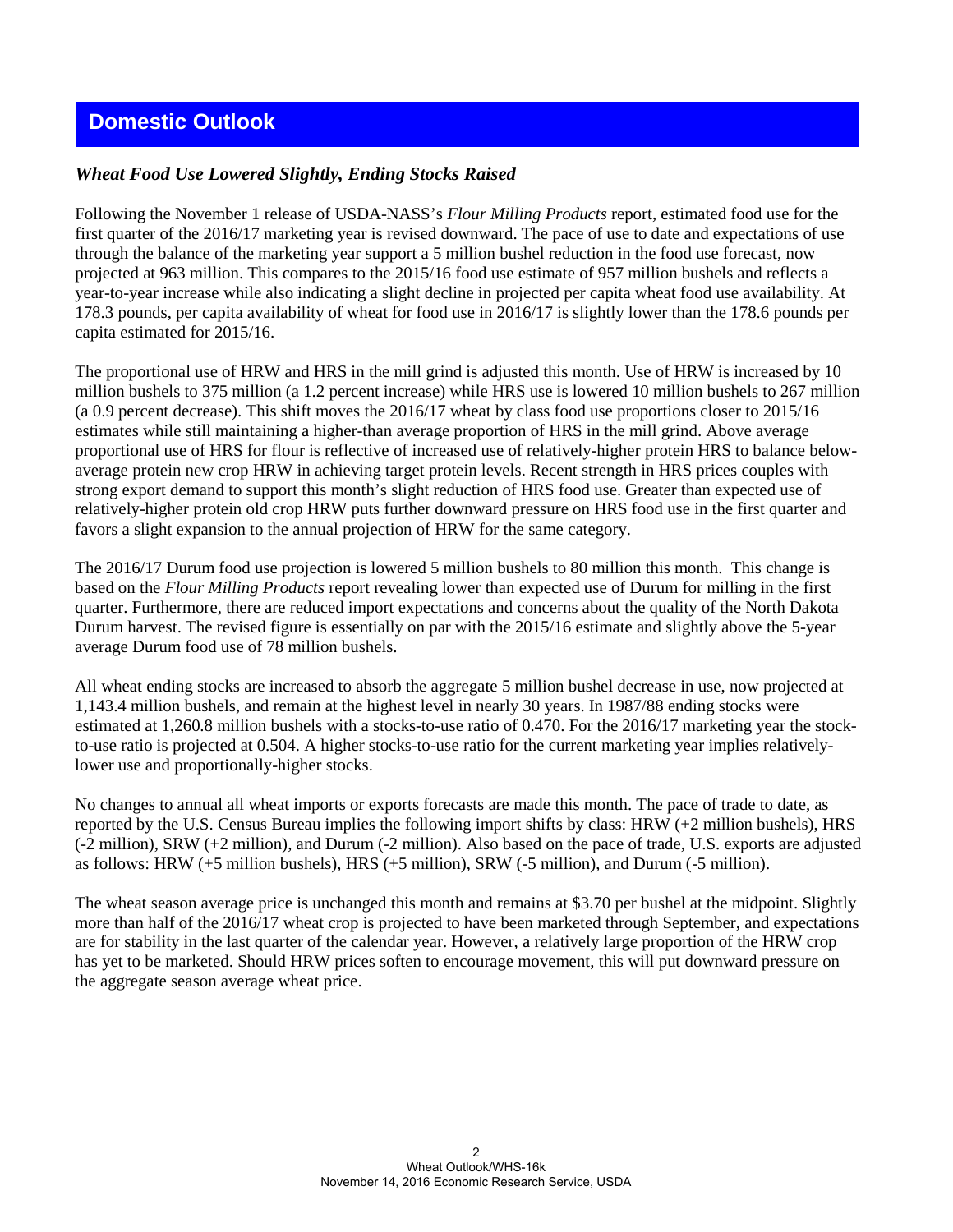# **International Outlook**

### *World Wheat Production Slightly Up*

World wheat production in 2016/17 is forecast at 744.7 million tons, up 0.3 million this month, and 9.2 million tons ahead of last year's record. Wheat production forecasts have been revised for several countries of the European Union; two other countries' wheat output are also adjusted this month. See specific country changes with brief explanations in table A.

# **Table A - Wheat production at a glance (2016/17), November 2016**

| Country or region Crop year Production |           |                     | Change <sup>1</sup> | <b>Comments</b>                                                                                                                                                                                                                                                                                                                                                                                                                                                                                                              |
|----------------------------------------|-----------|---------------------|---------------------|------------------------------------------------------------------------------------------------------------------------------------------------------------------------------------------------------------------------------------------------------------------------------------------------------------------------------------------------------------------------------------------------------------------------------------------------------------------------------------------------------------------------------|
|                                        |           | <b>Million tons</b> |                     |                                                                                                                                                                                                                                                                                                                                                                                                                                                                                                                              |
| World                                  |           | 744.7               | $+0.3$              | A slight increase in record-high world wheat production, up<br>9.2 million tons compared to previous record of 2015/16.                                                                                                                                                                                                                                                                                                                                                                                                      |
| Foreign                                |           | 681.9               | $+0.3$              |                                                                                                                                                                                                                                                                                                                                                                                                                                                                                                                              |
| <b>United States</b>                   | June-May  | 62.9                |                     | No change See section on U.S. domestic wheat.                                                                                                                                                                                                                                                                                                                                                                                                                                                                                |
| European Union July-June               |           | 143.6               | $+0.4$              | Additional harvest results in several countries of the region<br>suggest a small upside adjustment in their wheat<br>production estimates that are partly offset by lower<br>projections for other countries. Higher projected yields in<br>Austria, Germany, Czech Republic, Spain as well as in a<br>number of countries in the east and northeast of the bloc<br>are partly offset by lower projections in the United Kingdom,<br>Denmark, and Poland. Projected yield is still the lowest in 4<br>years (since 2012/13). |
| <b>Bolivia</b>                         | July-June | 0.06                | $-0.06$             | With drought conditions over the last 4 months both<br>harvested area and yields are projected lower.                                                                                                                                                                                                                                                                                                                                                                                                                        |
| Korea, South                           | July-June | 0.04                | $-0.01$             | Data revision for 2015/16 and 2016/17 based on official<br>report                                                                                                                                                                                                                                                                                                                                                                                                                                                            |
| Change from previous month.            |           |                     |                     | Source: USDA, Foreign Agricultural Service, Production, Supply and Distribution online database.                                                                                                                                                                                                                                                                                                                                                                                                                             |

# *Wheat Feed Use Projected Higher This Month*

Feed quality and lower grades of wheat are abundant in the world and are currently priced competitively to corn. The premium for higher quality wheat grades is rising. Livestock producers have been benefitting from historically low feed grain prices and from competition within the feed segment of the grain market. Global wheat feed use is projected up 1.9 million tons this month, and is 6.1 percent (or 8.4 million tons) ahead of last year's wheat feed and residual use consumption. See specific country changes in wheat feed use with brief explanations in table B.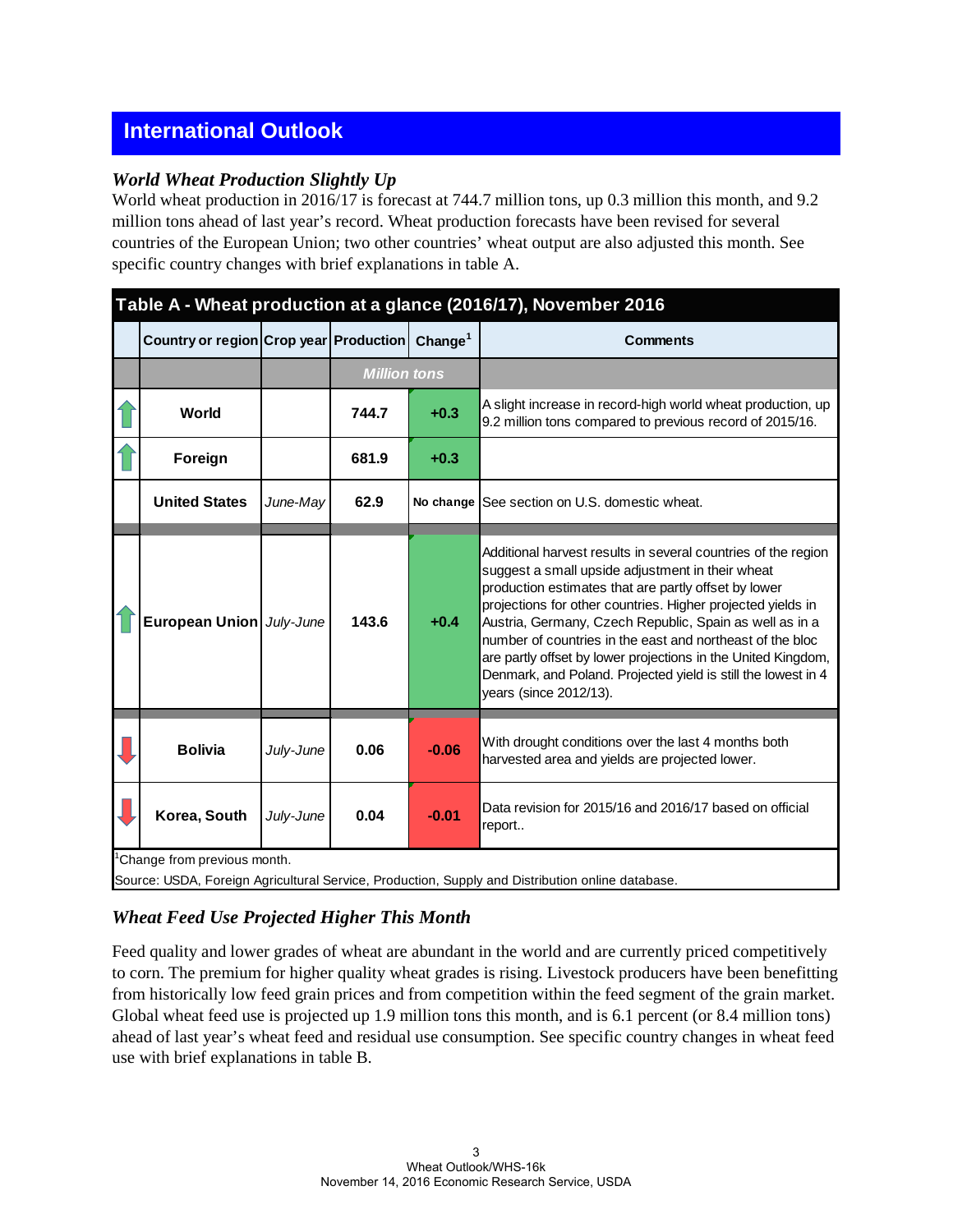|                                          |                             |                     | Table B - Wheat feed and residual use at a glance (2016/17), November 2016                                                                                                                                                                                                                                                                                                                                         |
|------------------------------------------|-----------------------------|---------------------|--------------------------------------------------------------------------------------------------------------------------------------------------------------------------------------------------------------------------------------------------------------------------------------------------------------------------------------------------------------------------------------------------------------------|
| <b>Country or</b><br>region              | <b>Feed and</b><br>residual | Change <sup>1</sup> | <b>Comments</b>                                                                                                                                                                                                                                                                                                                                                                                                    |
|                                          | <b>Million tons</b>         |                     |                                                                                                                                                                                                                                                                                                                                                                                                                    |
| World                                    | 146.9                       | $+1.9$              |                                                                                                                                                                                                                                                                                                                                                                                                                    |
| Foreign                                  | 139.8                       | $+1.9$              |                                                                                                                                                                                                                                                                                                                                                                                                                    |
| <b>United States</b>                     | 7.1                         |                     | <b>No change</b> See section on domestic U.S. wheat.                                                                                                                                                                                                                                                                                                                                                               |
| <b>Ukraine</b>                           | 4.7                         | $+0.7$              | A downward revision of Food, Seed, and Industrial (FSI) consumption for<br>3 consecutive years freed additional wheat supplies that are used for<br>feeding, partly replacing corn in feed rations that is competitively priced for<br>exports.                                                                                                                                                                    |
| Canada                                   | 4.5                         | $+0.5$              | Further increase in feed use in Canada is expected. Record level October<br>precipitation and snow accumulation in Alberta and Saskatchewan is<br>expected to reduce wheat quality and to make more wheat available for<br>feeding.                                                                                                                                                                                |
| <b>Russia</b>                            | 16.0                        | $+0.5$              | Higher demand for feed-quality wheat and higher residual use appropriate<br>for the record-sized wheat crop.                                                                                                                                                                                                                                                                                                       |
| <b>Vietnam</b>                           | 1.2                         | $+0.3$              | Feed grain composition in Vietnam is very price sensitive and quickly<br>shifts from corn to wheat and back, following changes in relative prices.<br>With feed quality wheat prices at their historical lows, the country imports<br>additional wheat from Brazil, Canada, and the Black Sea to expand its<br>wheat feeding (for both animals and aquaculture). Corn feeding in Vietnam<br>is reduced this month. |
| <sup>1</sup> Change from previous month. |                             |                     |                                                                                                                                                                                                                                                                                                                                                                                                                    |
|                                          |                             |                     | Source: USDA, Foreign Agricultural Service, Production, Supply and Distribution online database.                                                                                                                                                                                                                                                                                                                   |

Source: USDA, Foreign Agricultural Service, Production, Supply and Distribution online database.

World food, seed, and industrial (FSI) use is projected down 0.7 million tons this month, led by a downward revision in Ukrainian food use for 3 consecutive years starting with 2014/15. Decreasing population and diminished governmental control over Crimea and Eastern Ukraine are the main reasons for this reduction. FSI is also reduced for the United States (see domestic section above). Partly offsetting is an increase of FSI in Brazil, consistent with a rise in projected wheat imports of high quality wheat.

At-a-glance information for this month's changes in wheat food, seed, and industrial consumption is presented in map B.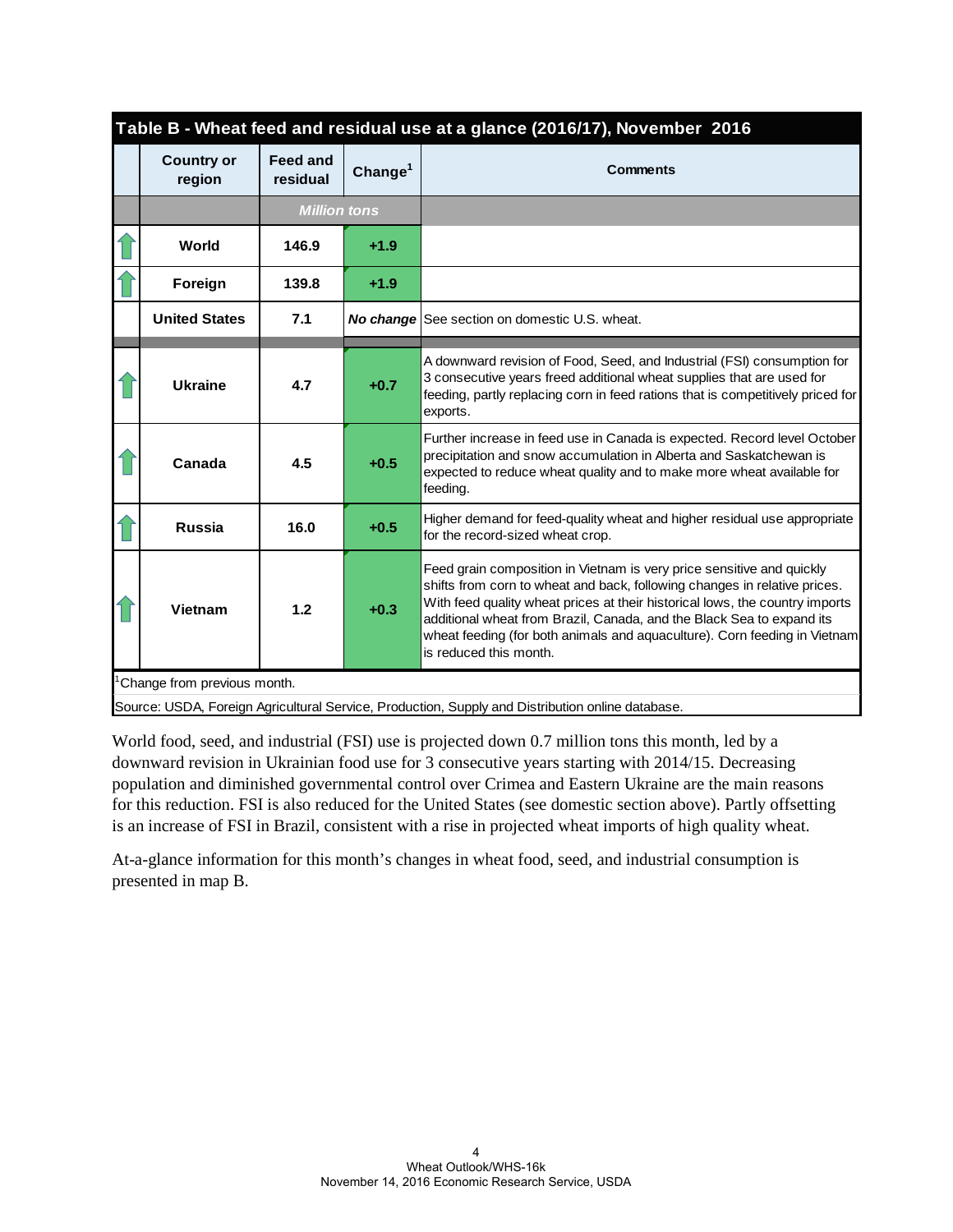





# *Wheat Stocks Are Projected Slightly Higher*

World supply is up this month, given that projections of world wheat beginning stocks for 2016/17 are higher by 1.4 million tons and wheat production is also marginally larger. The world supply increase dominates higher projected consumption, such that estimates for global ending stocks are up. Stocks are now projected to reach 249.2 million tons, up 0.9 million. Multiple changes in stocks are made this month as a result of specific countries' production and trade revisions. At-a-glance information for this month's changes in wheat ending stocks is presented in map C.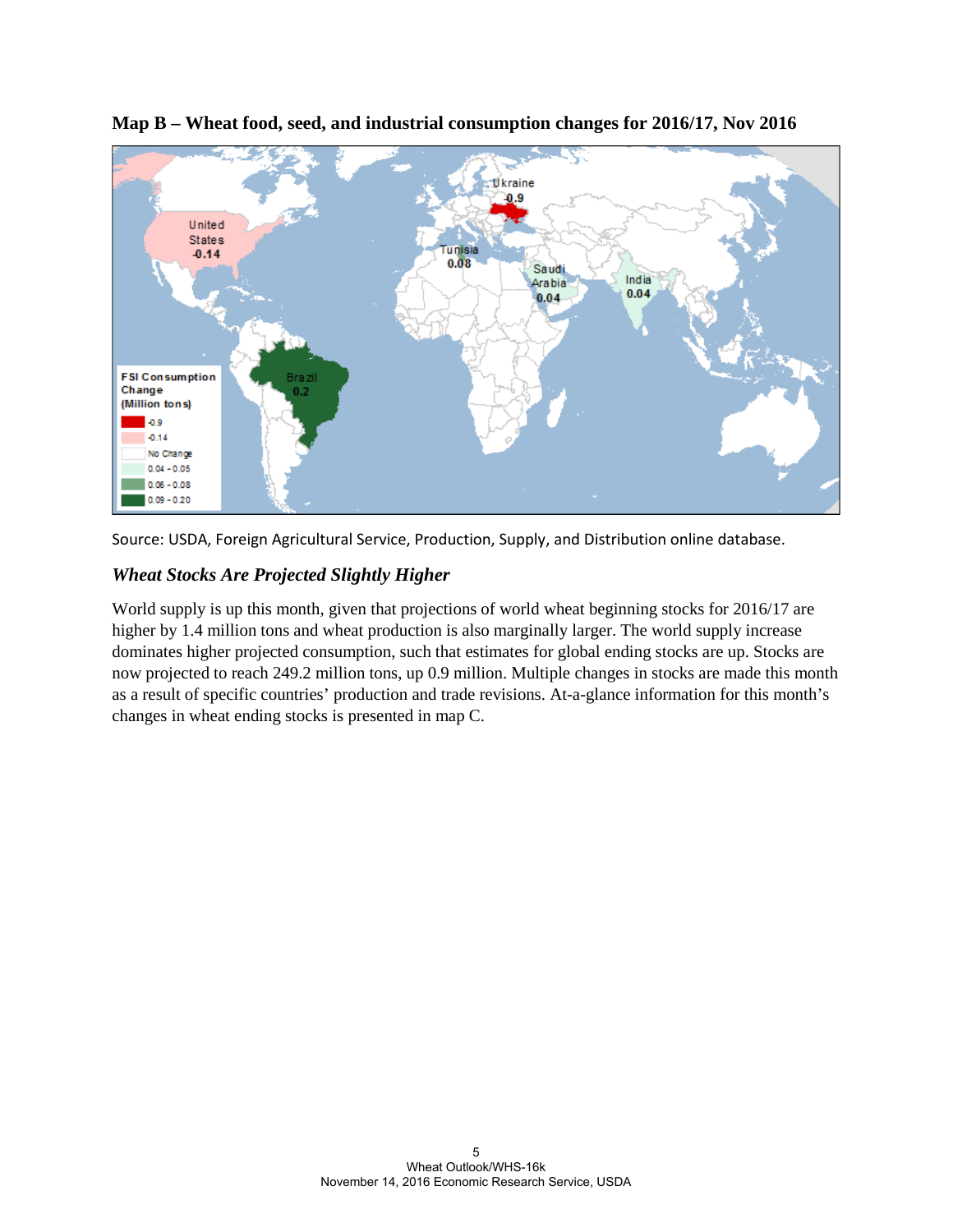

## **Map C – Wheat ending stocks changes for 2016/17, November 2016**



# *World Wheat Trade Virtually Unchanged*

Projected world wheat trade in 2016/17 (July-June international trade year) is up fractionally this month at 173.6 million tons. The only tiny increase is for South Korea, by less than 0.1 million tons. For the local marketing year, wheat exports are down 0.5 million tons for Canada (September–August), indicating a decline in wheat quality (see table B above).

Wheat imports (July-June international trade year) are projected 0.3 million tons higher in both Brazil and Vietnam, and by 0.5 million tons lower in the European Union. All these changes reflect the current and projected pace of imports.

The U.S. wheat export forecast for the 2016/17 international trade year (July-June), as well as for the local marketing year (June-May), is left unchanged this month.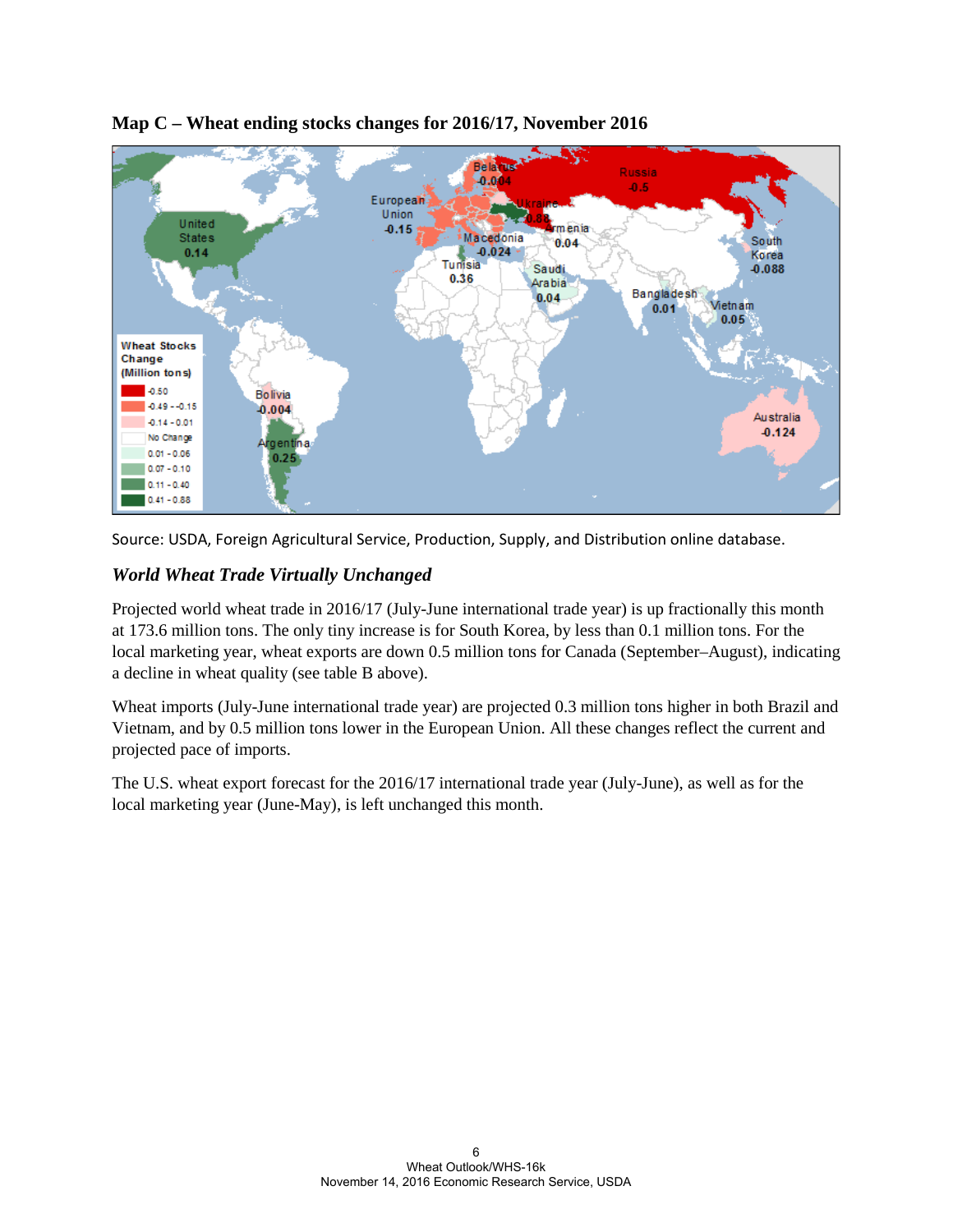#### Figure 1 **All wheat average prices received by farmers**

Dollars per bushel



Source: USDA, National Agricultural Statistics Service, *Agricultural Prices*.

Figure 2

#### **Hard red winter wheat average prices received by farmers**

Dollars per bushel



Source: USDA, National Agricultural Statistics Service, *Agricultural Prices*.

Figure 3

#### **Hard red spring wheat average prices received by farmers**



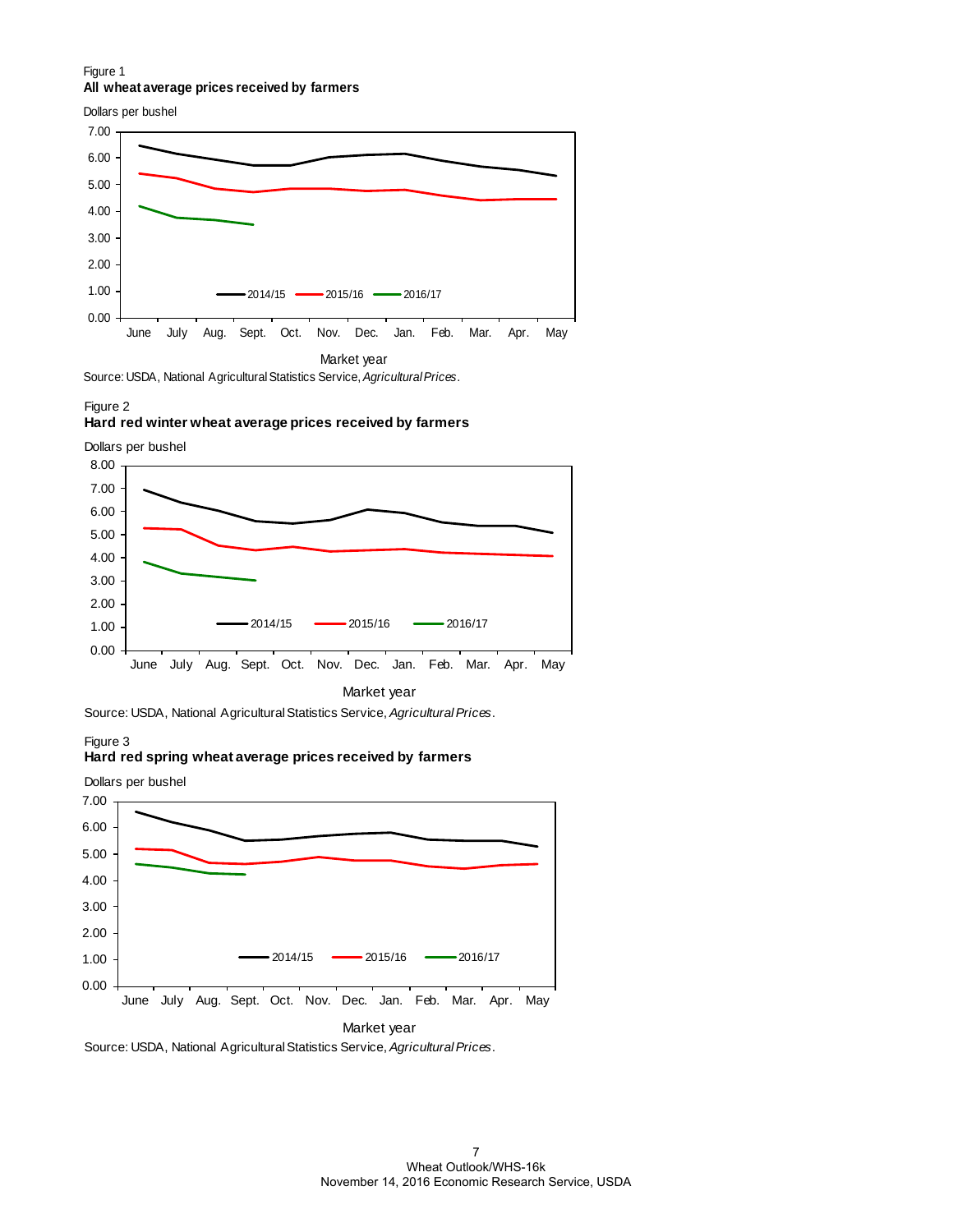#### Figure 4 **Soft red winter wheat average prices received by farmers**

0.00 1.00 2.00 3.00 4.00 5.00 6.00 June July Aug. Sept. Oct. Nov. Dec. Jan. Feb. Mar. Apr. May 2014/15 2015/16 2016/17 Dollars per bushel

Market year

Source: USDA, National Agricultural Statistics Service, *Agricultural Prices*.

#### Figure 5

#### **Soft white wheat average prices received by farmers**

Dollars per bushel



Source: USDA, National Agricultural Statistics Service, *Agricultural Prices*.

Figure 6

#### **Durum wheat average prices received by farmers**



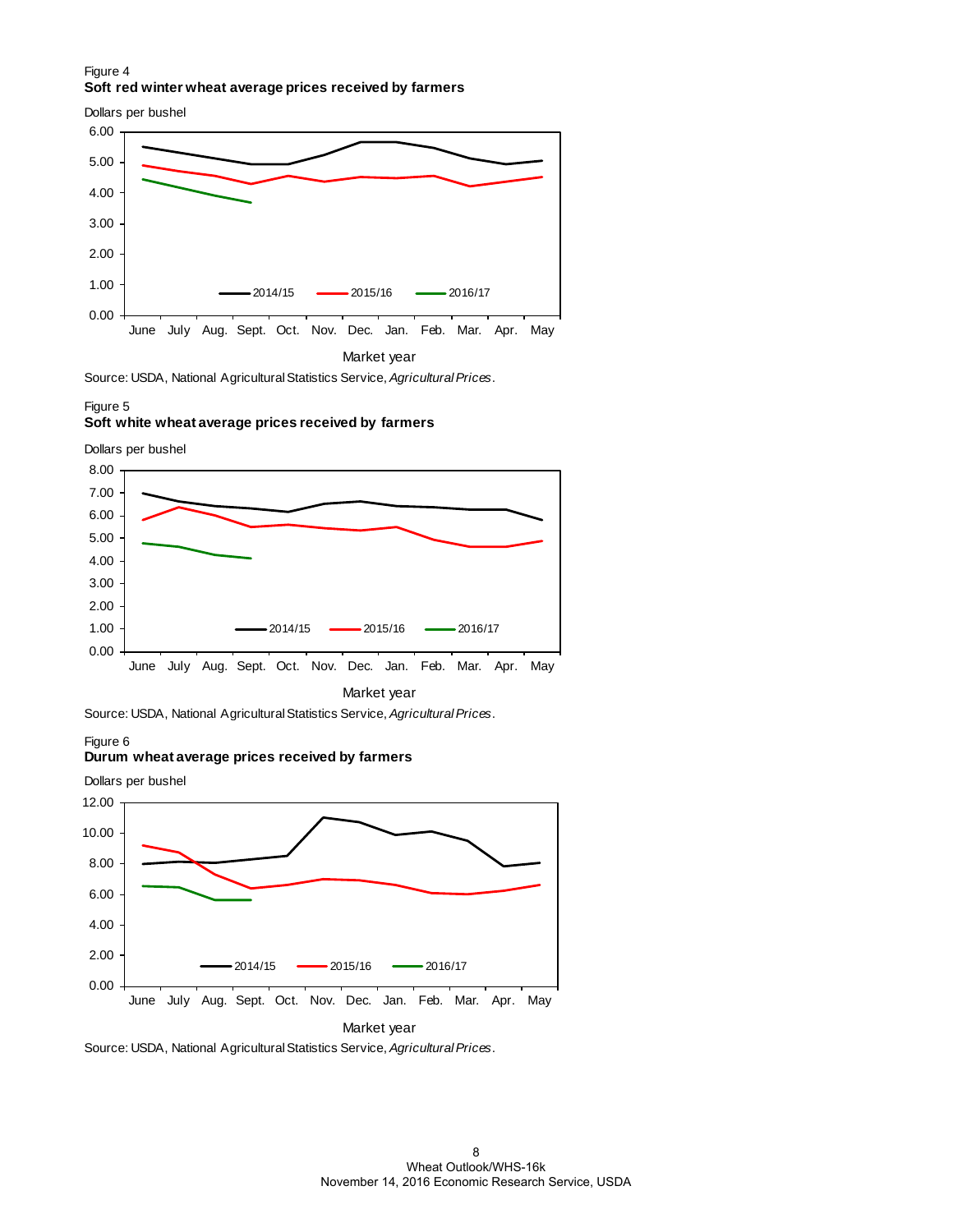### Figure 7 **All wheat: U.S. supply and disappearance change from prior market year**



Source: USDA, World Agricultural Outlook Board, *World Agricultural Supply and Demand Estimates.*

#### Figure 8 **Hard red winter wheat: U.S. supply and disappearance change from prior market year**



Source: USDA, World Agricultural Outlook Board, *World Agricultural Supply and Demand Estimates.*

#### Figure 9 **Hard red spring wheat: U.S. supply and disappearance change from prior market year**



Source: USDA, World Agricultural Outlook Board, *World Agricultural Supply and Demand Estimates.*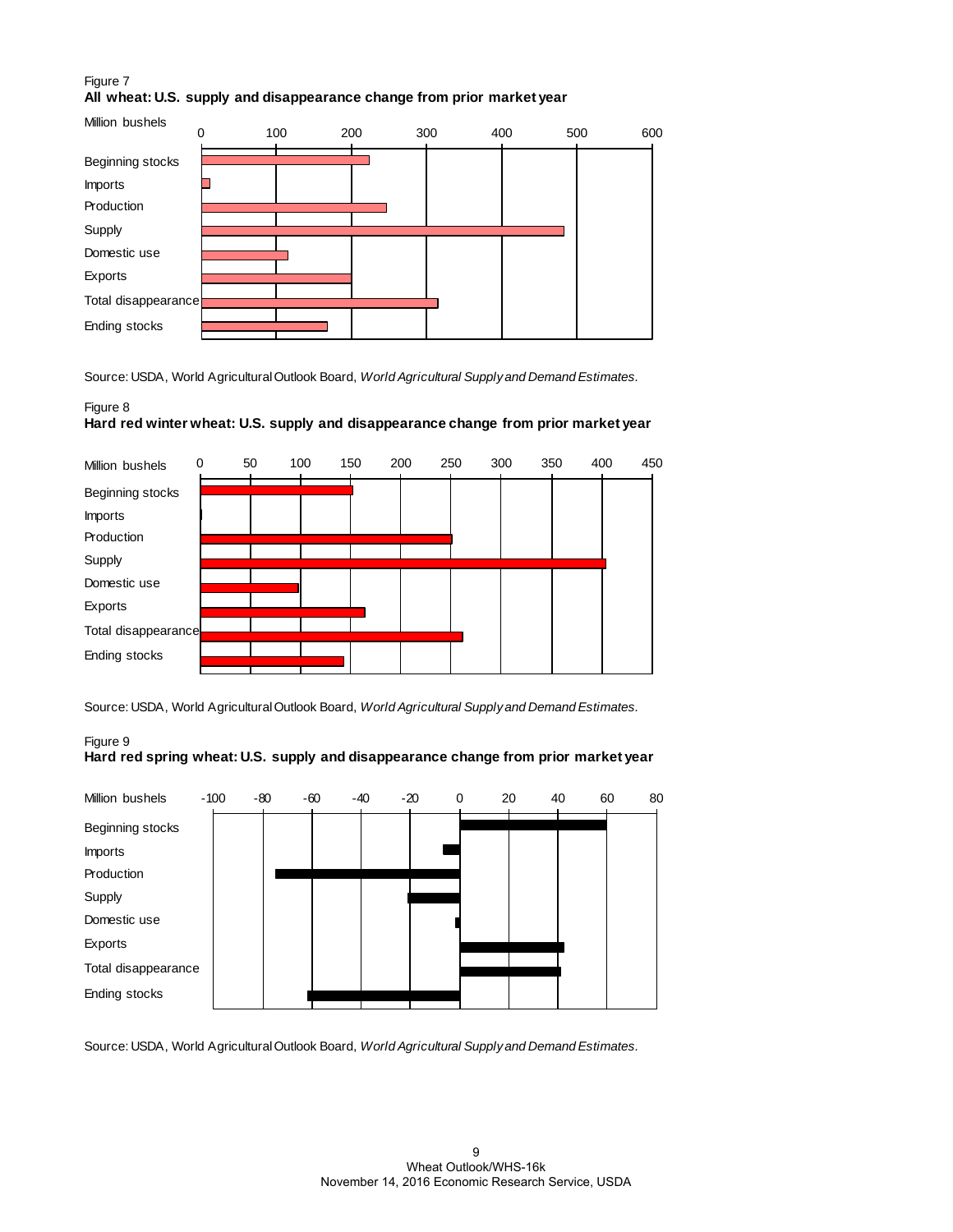#### Figure 10 **Soft red winter wheat: U.S. supply and disappearance change from prior market year**



Source: USDA, World Agricultural Outlook Board, *World Agricultural Supply and Demand Estimates.*

#### Figure 11

#### **White wheat: U.S. supply and disappearance change from prior market year**



Source: USDA, World Agricultural Outlook Board, *World Agricultural Supply and Demand Estimates.*

#### Figure 12

### Durum: U.S. supply and disappearance change from prior market year



Source: USDA, World Agricultural Outlook Board, World Agricultural Supply and Demand Estimates.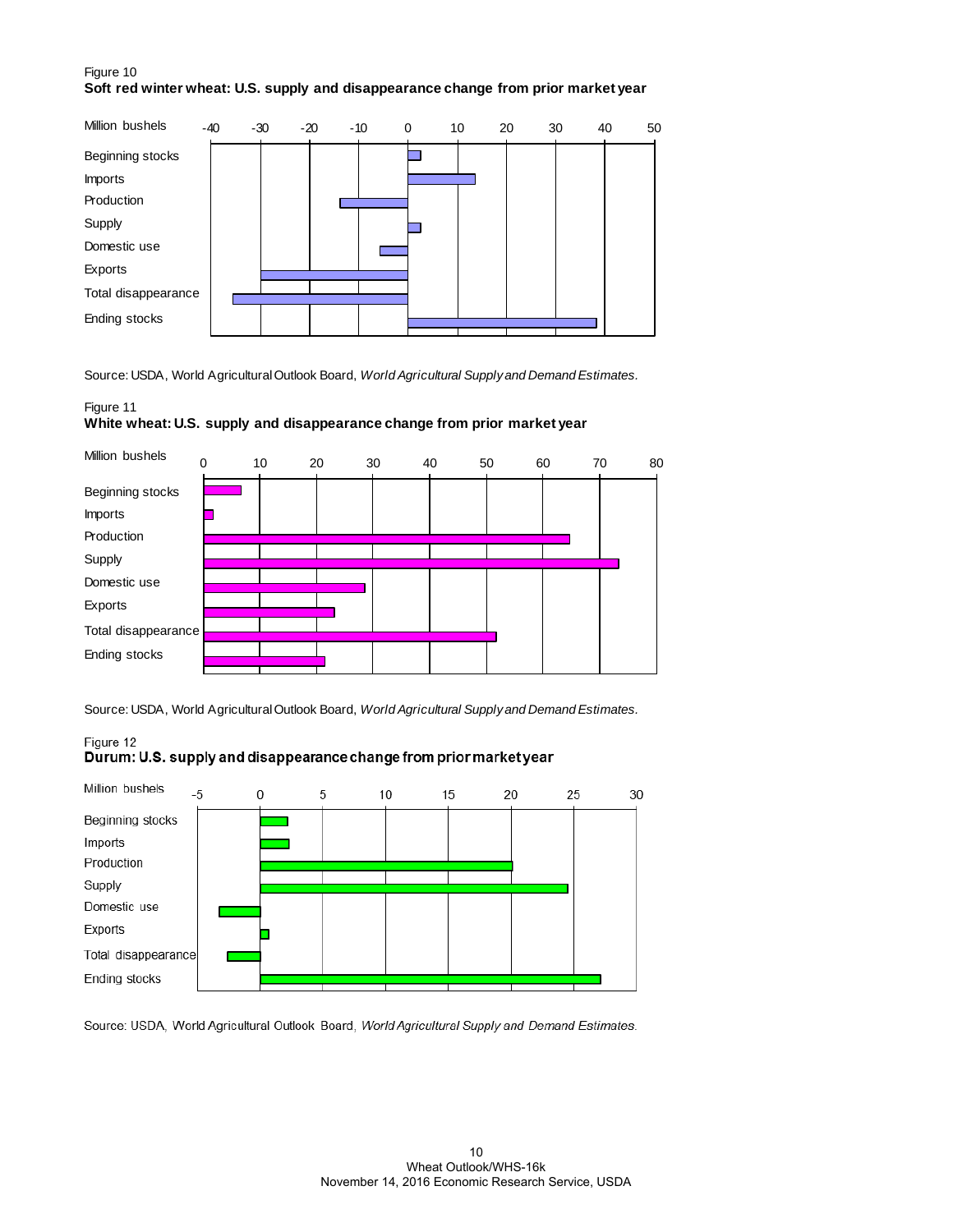|  | Table 1--Wheat: U.S. market year supply and disappearance, 11/14/2016 |  |  |  |  |
|--|-----------------------------------------------------------------------|--|--|--|--|
|--|-----------------------------------------------------------------------|--|--|--|--|

| Item and unit                |                        | 2010/11 | 2011/12 | 2012/13 | 2013/14 | 2014/15 | 2015/16 | 2016/17   |
|------------------------------|------------------------|---------|---------|---------|---------|---------|---------|-----------|
| Area:                        |                        |         |         |         |         |         |         |           |
| Planted                      | Million acres          | 52.6    | 54.3    | 55.3    | 56.2    | 56.8    | 55.0    | 50.2      |
| Harvested                    | Million acres          | 46.9    | 45.7    | 48.8    | 45.3    | 46.4    | 47.3    | 43.9      |
| Yield                        | Bushels per acre       | 46.1    | 43.6    | 46.2    | 47.1    | 43.7    | 43.6    | 52.6      |
| Supply:                      |                        |         |         |         |         |         |         |           |
| Beginning stocks             | <b>Million bushels</b> | 975.6   | 863.0   | 742.6   | 717.9   | 590.3   | 752.4   | 975.7     |
| Production                   | <b>Million bushels</b> | 2,163.0 | 1,993.1 | 2,252.3 | 2,135.0 | 2,026.3 | 2,061.9 | 2,309.7   |
| Imports <sup>1</sup>         | <b>Million bushels</b> | 96.9    | 113.1   | 124.3   | 172.5   | 151.3   | 112.9   | 125.0     |
| Total supply                 | <b>Million bushels</b> | 3,235.6 | 2,969.2 | 3,119.2 | 3,025.3 | 2,767.9 | 2,927.2 | 3,410.4   |
| Disappearance:               |                        |         |         |         |         |         |         |           |
| Food use                     | Million bushels        | 925.6   | 941.4   | 950.8   | 955.1   | 958.2   | 957.4   | 963.0     |
| Seed use                     | <b>Million bushels</b> | 70.7    | 75.6    | 73.1    | 77.0    | 79.4    | 67.2    | 69.0      |
| Feed and residual use        | Million bushels        | 84.8    | 158.5   | 365.3   | 226.7   | 113.7   | 151.9   | 260.0     |
| Total domestic use           | <b>Million bushels</b> | 1,081.1 | 1,175.5 | 1,389.3 | 1,258.8 | 1,151.3 | 1,176.5 | 1,292.0   |
| Exports <sup>1</sup>         | <b>Million bushels</b> | 1,291.4 | 1,051.1 | 1,012.1 | 1,176.2 | 864.1   | 775.1   | 975.0     |
| Total disappearance          | Million bushels        | 2,372.6 | 2,226.6 | 2,401.4 | 2,435.1 | 2,015.5 | 1,951.6 | 2,267.0   |
| Ending stocks                | <b>Million bushels</b> | 863.0   | 742.6   | 717.9   | 590.3   | 752.4   | 975.7   | 1,143.4   |
| Stocks-to-use ratio          |                        | 36.4    | 33.4    | 29.9    | 24.2    | 37.3    | 50.0    | 50.4      |
| Loan rate                    | Dollars per bushel     | 2.94    | 2.94    | 2.94    | 2.94    | 2.94    | 2.94    | 2.94      |
| Contract/direct payment rate | Dollars per bushel     | 0.52    | 0.52    | 0.52    | 0.52    |         |         |           |
| Farm price <sup>2</sup>      | Dollars per bushel     | 5.70    | 7.24    | 7.77    | 6.87    | 5.99    | 4.89    | 3.50-3.90 |
| Market value of production   | <b>Million dollars</b> | 12,579  | 14,269  | 17,383  | 14,604  | 11,915  | 10,203  | 8,546     |

Latest market year is projected; previous market year is estimated. Totals may not add due to rounding.

<sup>1</sup> Includes flour and selected other products expressed in grain-equivalent bushels.

² U.S. season-average price based on monthly prices weighted by monthly marketings. Prices do not include an allowance for loans outstanding and government purchases.

Source: USDA, World Agricultural Outlook Board, World Agricultural Supply and Demand Estimates and supporting materials.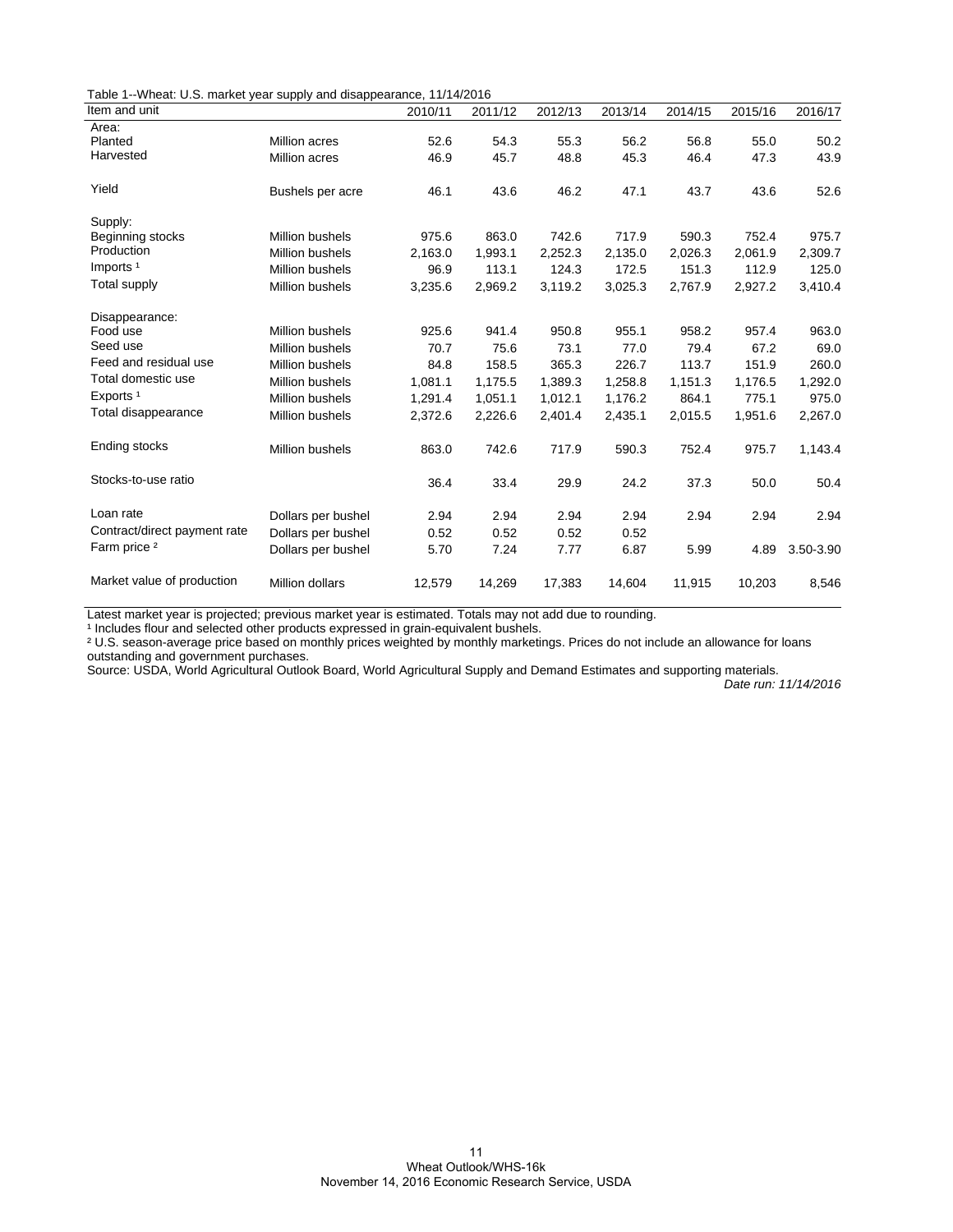| Table 2--Wheat by class: U.S. market year supply and disappearance, 11/14/2016 |  |  |  |  |
|--------------------------------------------------------------------------------|--|--|--|--|
|--------------------------------------------------------------------------------|--|--|--|--|

|         |                             |                        |           | Hard red            | Hard red            | Soft red            |                    |        |
|---------|-----------------------------|------------------------|-----------|---------------------|---------------------|---------------------|--------------------|--------|
|         | Market year, item, and unit |                        | All wheat | winter <sup>1</sup> | spring <sup>1</sup> | winter <sup>1</sup> | White <sup>1</sup> | Durum  |
| 2015/16 | Area:                       |                        |           |                     |                     |                     |                    |        |
|         | Planted acreage             | Million acres          | 55.00     | 29.17               | 12.62               | 7.09                | 4.16               | 1.95   |
|         | Harvested acreage           | Million acres          | 47.32     | 23.22               | 12.33               | 5.89                | 3.96               | 1.91   |
|         | Yield                       | Bushels per acre       | 43.58     | 35.77               | 46.03               | 60.92               | 55.70              | 43.96  |
|         | Supply:                     |                        |           |                     |                     |                     |                    |        |
|         | Beginning stocks            | Million bushels        | 752.39    | 293.74              | 212.00              | 154.00              | 67.00              | 25.66  |
|         | Production                  | Million bushels        | 2,061.94  | 830.45              | 567.64              | 359.05              | 220.79             | 84.01  |
|         | Imports <sup>2</sup>        | <b>Million bushels</b> | 112.91    | 6.20                | 48.55               | 18.24               | 6.18               | 33.73  |
|         | <b>Total supply</b>         | Million bushels        | 2,927.25  | 1,130.38            | 828.19              | 531.30              | 293.98             | 143.40 |
|         | Disappearance:              |                        |           |                     |                     |                     |                    |        |
|         | Food use                    | Million bushels        | 957.40    | 391.29              | 251.00              | 153.00              | 83.00              | 79.11  |
|         | Seed use                    | Million bushels        | 67.19     | 29.69               | 16.67               | 11.70               | 5.50               | 3.64   |
|         | Feed and residual use       | Million bushels        | 151.89    | 37.33               | 36.09               | 89.97               | $-15.01$           | 3.52   |
|         | Total domestic use          | Million bushels        | 1,176.48  | 458.31              | 303.75              | 254.67              | 73.49              | 86.27  |
|         | Exports <sup>2</sup>        | Million bushels        | 775.08    | 226.46              | 252.47              | 120.00              | 146.81             | 29.33  |
|         | Total disappearance         | Million bushels        | 1,951.56  | 684.77              | 556.22              | 374.67              | 220.30             | 115.60 |
|         | Ending stocks               | Million bushels        | 975.69    | 445.62              | 271.97              | 156.63              | 73.68              | 27.80  |
| 2016/17 | Area:                       |                        |           |                     |                     |                     |                    |        |
|         | Planted acreage             | Million acres          | 50.15     | 26.59               | 10.95               | 6.02                | 4.19               | 2.41   |
|         | Harvested acreage           | Million acres          | 43.89     | 21.86               | 10.67               | 4.98                | 4.02               | 2.37   |
|         | Yield                       | Bushels per acre       | 52.62     | 49.48               | 46.23               | 69.37               | 71.04              | 44.02  |
|         | Supply:                     |                        |           |                     |                     |                     |                    |        |
|         | Beginning stocks            | Million bushels        | 975.69    | 445.62              | 271.97              | 156.63              | 73.68              | 27.80  |
|         | Production                  | Million bushels        | 2,309.68  | 1,081.69            | 493.13              | 345.23              | 285.51             | 104.12 |
|         | Imports <sup>2</sup>        | Million bushels        | 125.00    | 7.00                | 42.00               | 32.00               | 8.00               | 36.00  |
|         | <b>Total supply</b>         | Million bushels        | 3,410.36  | 1,534.31            | 807.09              | 533.86              | 367.19             | 167.92 |
|         | Disappearance:              |                        |           |                     |                     |                     |                    |        |
|         | Food use                    | Million bushels        | 963.00    | 375.00              | 267.00              | 155.00              | 86.00              | 80.00  |
|         | Seed use                    | <b>Million bushels</b> | 69.00     | 31.00               | 15.00               | 14.00               | 6.00               | 3.00   |
|         | Feed and residual use       | <b>Million bushels</b> | 260.00    | 150.00              | 20.00               | 80.00               | 10.00              | .00    |
|         | Total domestic use          | <b>Million bushels</b> | 1,292.00  | 556.00              | 302.00              | 249.00              | 102.00             | 83.00  |
|         | Exports <sup>2</sup>        | Million bushels        | 975.00    | 390.00              | 295.00              | 90.00               | 170.00             | 30.00  |
|         | Total disappearance         | Million bushels        | 2,267.00  | 946.00              | 597.00              | 339.00              | 272.00             | 113.00 |
|         | Ending stocks               | Million bushels        | 1,143.36  | 588.31              | 210.09              | 194.86              | 95.19              | 54.92  |

Latest market year is projected; previous market year is estimated. Totals may not add due to rounding.

<sup>1</sup> Area and yield data are unpublished National Agricultural Statistics Service data. Supply and disappearance data, except production, are approximations.

² Includes flour and selected other products expressed in grain-equivalent bushels.

Source: USDA, National Agricultural Statistics Service, Crop Production and unpublished data; and USDA, World

Agricultural Outlook Board, World Agricultural Supply and Demand Estimates and supporting materials.

..<br>Date run: 11/14/2016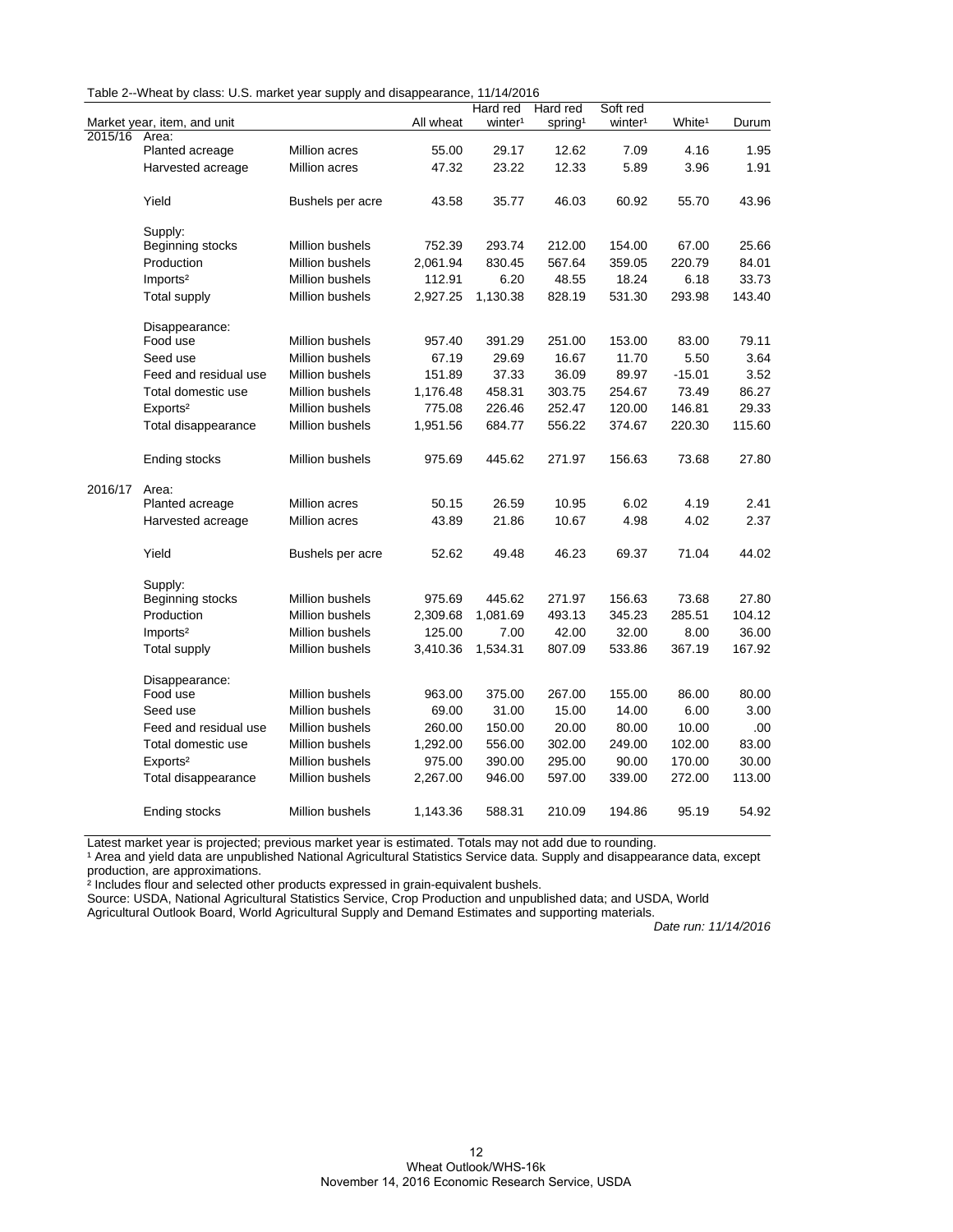|         |                         |            |                      |                     |          |                  | Feed and     |                      | Ending |
|---------|-------------------------|------------|----------------------|---------------------|----------|------------------|--------------|----------------------|--------|
|         | Market year and quarter | Production | Imports <sup>1</sup> | <b>Total supply</b> | Food use | Seed use         | residual use | Exports <sup>1</sup> | stocks |
| 2008/09 | Jun-Aug                 | 2,512      | 28                   | 2,845               | 236      | 1                | 405          | 345                  | 1,858  |
|         | Sep-Nov                 |            | 28                   | 1,886               | 238      | 54               | $-124$       | 295                  | 1,422  |
|         | Dec-Feb                 |            | 36                   | 1,458               | 219      | $\mathbf{1}$     | 28           | 170                  | 1,040  |
|         | Mar-May                 |            | 35                   | 1,075               | 233      | 21               | $-41$        | 206                  | 657    |
|         | Mkt. year               | 2,512      | 127                  | 2,945               | 927      | 78               | 268          | 1,015                | 657    |
|         |                         |            |                      |                     |          |                  |              |                      |        |
| 2009/10 | Jun-Aug                 | 2,209      | 28                   | 2,893               | 231      | $\mathbf{1}$     | 251          | 200                  | 2,209  |
|         | Sep-Nov                 |            | 24                   | 2,234               | 237      | 44               | $-81$        | 252                  | 1,782  |
|         | Dec-Feb                 |            | 30                   | 1,812               | 222      | $\mathbf{1}$     | 31           | 201                  | 1,356  |
|         | Mar-May                 |            | 37                   | 1,393               | 229      | 21               | $-59$        | 227                  | 976    |
|         | Mkt. year               | 2,209      | 119                  | 2,984               | 919      | 68               | 142          | 879                  | 976    |
|         |                         |            |                      |                     |          |                  |              |                      |        |
| 2010/11 | Jun-Aug                 | 2,163      | 27                   | 3,166               | 235      | $\mathbf{1}$     | 215          | 265                  | 2,450  |
|         | Sep-Nov                 |            | 24                   | 2,473               | 242      | 51               | $-63$        | 311                  | 1,933  |
|         | Dec-Feb                 |            | 23                   | 1,956               | 221      | $\mathbf{1}$     |              | 308                  | 1,425  |
|         | Mar-May                 |            | 22                   | 1,448               | 228      | 16               | -67          | 407                  | 863    |
|         | Mkt. year               | 2,163      | 97                   | 3,236               | 926      | 71               | 85           | 1,291                | 863    |
|         |                         |            |                      |                     |          |                  |              |                      |        |
| 2011/12 | Jun-Aug                 | 1,993      | 21                   | 2,877               | 230      | $\mathbf 5$      | 201          | 295                  | 2,147  |
|         | Sep-Nov                 |            | 32                   | 2,179               | 244      | 51               | $-16$        | 238                  | 1,663  |
|         | Dec-Feb                 |            | 30                   | 1,693               | 231      | $\mathbf{1}$     | 44           | 217                  | 1,199  |
|         | Mar-May                 |            | 30                   | 1,229               | 236      | 19               | $-70$        | 301                  | 743    |
|         | Mkt. year               | 1,993      | 113                  | 2,969               | 941      | 76               | 159          | 1,051                | 743    |
|         |                         |            |                      |                     |          |                  |              |                      |        |
| 2012/13 | Jun-Aug                 | 2,252      | 26                   | 3,020               | 238      | $\mathbf{1}$     | 403          | 264                  | 2,115  |
|         | Sep-Nov                 |            | 33                   | 2,148               | 247      | 55               | $-22$        | 198                  | 1,671  |
|         | Dec-Feb                 |            | 35                   | 1,705               | 229      | $\mathbf{1}$     | 5            | 235                  | 1,235  |
|         | Mar-May                 |            | 31                   | 1,266               | 238      | 15               | $-20$        | 315                  | 718    |
|         | Mkt. year               | 2,252      | 124                  | 3,119               | 951      | 73               | 365          | 1,012                | 718    |
|         |                         |            |                      |                     |          |                  |              |                      |        |
| 2013/14 | Jun-Aug                 | 2,135      | 36                   | 2,889               | 235      | 4                | 422          | 358                  | 1,870  |
|         | Sep-Nov                 |            | 48                   | 1,918               | 249      | 53               | $-168$       | 309                  | 1,475  |
|         | Dec-Feb                 |            | 42                   | 1,517               | 231      | $\overline{c}$   | $-1$         | 228                  | 1,057  |
|         | Mar-May                 |            | 47                   | 1,104               | 240      | 18               | $-27$        | 282                  | 590    |
|         |                         |            |                      |                     |          | 77               |              |                      |        |
|         | Mkt. year               | 2,135      | 172                  | 3,025               | 955      |                  | 227          | 1,176                | 590    |
| 2014/15 | Jun-Aug                 | 2,026      | 44                   | 2,661               | 239      | 6                | 256          | 253                  | 1,907  |
|         | Sep-Nov                 |            | 35                   | 1,942               | 248      | 49               | $-93$        | 208                  | 1,530  |
|         | Dec-Feb                 |            |                      |                     |          |                  |              |                      |        |
|         |                         |            | 37                   | 1,566               | 231      | $\sqrt{2}$       | 8            | 185                  | 1,140  |
|         | Mar-May                 |            | 36                   | 1,176               | 240      | 22               | $-58$        | 219                  | 752    |
|         | Mkt. year               | 2,026      | 151                  | 2,768               | 958      | 79               | 114          | 864                  | 752    |
| 2015/16 | Jun-Aug                 | 2,062      | 27                   | 2,841               | 240      | 1                | 298          | 205                  | 2,097  |
|         |                         |            |                      |                     |          |                  |              |                      |        |
|         | Sep-Nov                 |            | 27                   | 2,124               | 249      | 45               | $-108$       | 192                  | 1,746  |
|         | Dec-Feb                 |            | 34                   | 1,781               | 230      | 1                | $-1$         | 179                  | 1,372  |
|         | Mar-May                 |            | 25                   | 1,397               | 239      | 20               | $-37$        | 199                  | 976    |
|         | Mkt. year               | 2,062      | 113                  | 2,927               | 957      | 67               | 152          | 775                  | 976    |
|         |                         |            |                      |                     |          |                  |              |                      |        |
| 2016/17 | Jun-Aug                 | 2,310      | 33                   | 3,318               | 238      | $\boldsymbol{2}$ | 284          | 267                  | 2,527  |
|         | Mkt. year               | 2,310      | 125                  | 3,410               | 963      | 69               | 260          | 975                  | 1,143  |

Latest market year is projected; previous market year is estimated. Totals may not add due to rounding.

<sup>1</sup> Includes flour and selected other products expressed in grain-equivalent bushels.

Source: USDA, World Agricultural Outlook Board, World Agricultural Supply and Demand Estimates and supporting materials.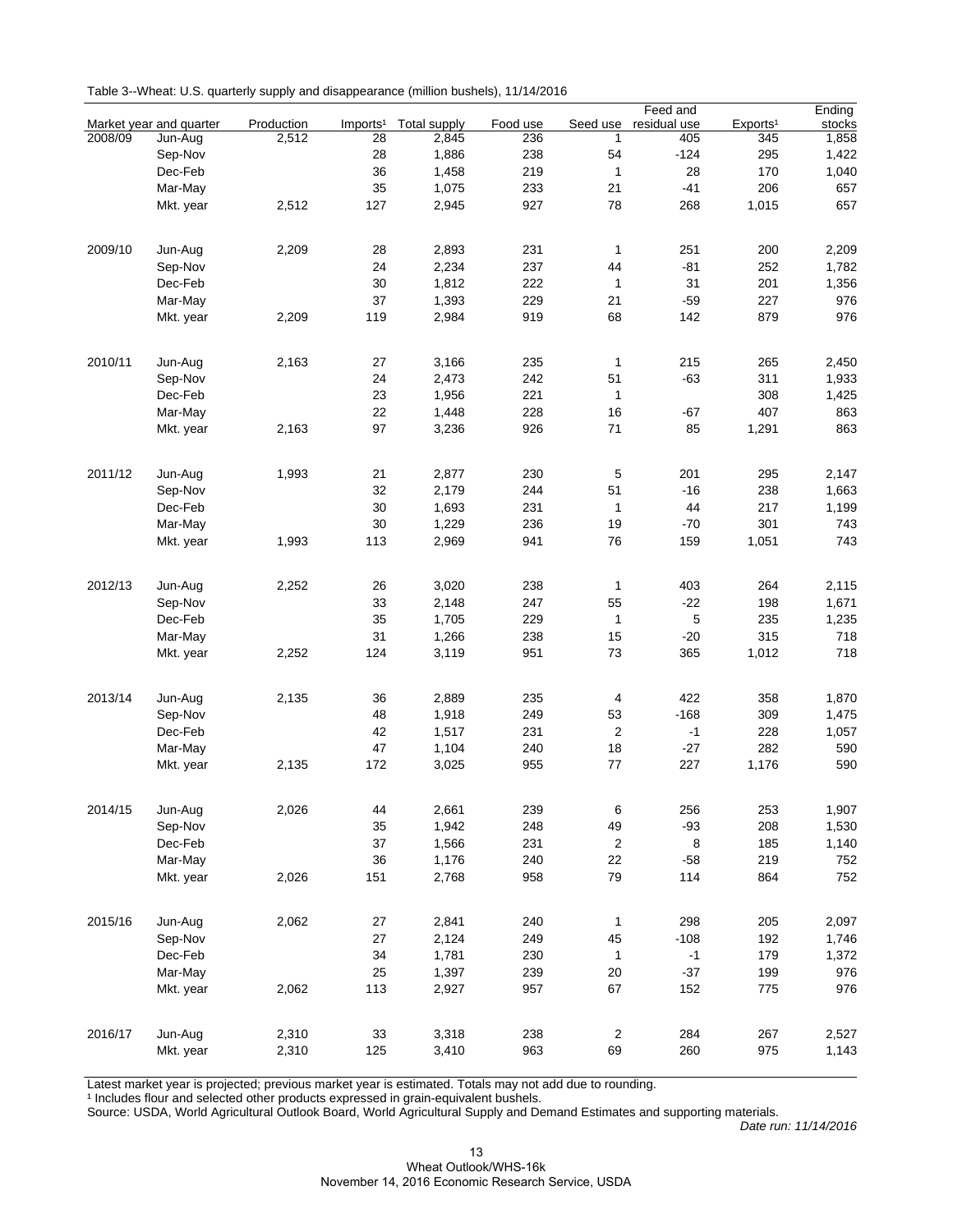| Table 4--Wheat: Monthly food disappearance estimates (1,000 grain-equivalent bushels), 11/14/2016 |  |  |  |
|---------------------------------------------------------------------------------------------------|--|--|--|
|---------------------------------------------------------------------------------------------------|--|--|--|

| Mkt year and<br>month 1/ |     | Wheat ground for $+$<br>flour | Food imports <sup>2</sup> | + Nonmilled food use <sup>3</sup> - | Food exports <sup>2</sup><br>$=$ | Food usell |
|--------------------------|-----|-------------------------------|---------------------------|-------------------------------------|----------------------------------|------------|
| 2014/15                  | Jun | 74,070                        | 2,740                     | 2,000                               | 1,760                            | 77,050     |
|                          | Jul | 74,244                        | 3,035                     | 2,000                               | 1,866                            | 77,413     |
|                          | Aug | 81,143                        | 2,853                     | 2,000                               | 1,541                            | 84,455     |
|                          | Sep | 78,025                        | 2,507                     | 2,000                               | 1,812                            | 80,720     |
|                          | Oct | 82,617                        | 2,941                     | 2,000                               | 1,825                            | 85,733     |
|                          | Nov | 79,077                        | 2,731                     | 2,000                               | 2,075                            | 81,734     |
|                          | Dec | 74,226                        | 2,908                     | 2,000                               | 1,625                            | 77,509     |
|                          | Jan | 73,996                        | 2,815                     | 2,000                               | 1,661                            | 77,150     |
| 2015/16                  | Feb | 73,409                        | 2,614                     | 2,000                               | 1,824                            | 76,198     |
|                          | Mar | 77,884                        | 3,024                     | 2,000                               | 2,183                            | 80,725     |
|                          | Apr | 75,805                        | 2,889                     | 2,000                               | 1,681                            | 79,012     |
|                          | May | 77,507                        | 2,948                     | 2,000                               | 1,847                            | 80,609     |
|                          | Jun | 74,155                        | 3,374                     | 2,000                               | 1,760                            | 77,769     |
|                          | Jul | 74,749                        | 2,992                     | 2,000                               | 1,850                            | 77,891     |
|                          | Aug | 81,695                        | 2,786                     | 2,000                               | 1,889                            | 84,592     |
|                          | Sep | 78,556                        | 2,771                     | 2,000                               | 1,928                            | 81,399     |
|                          | Oct | 82,604                        | 2,861                     | 2,000                               | 2,119                            | 85,346     |
|                          | Nov | 79,065                        | 2,994                     | 2,000                               | 2,050                            | 82,009     |
|                          | Dec | 74,215                        | 2,873                     | 2,000                               | 2,118                            | 76,969     |
|                          | Jan | 73,643                        | 2,770                     | 2,000                               | 2,026                            | 76,386     |
|                          | Feb | 73,058                        | 2,756                     | 2,000                               | 1,655                            | 76,159     |
|                          | Mar | 77,511                        | 2,851                     | 2,000                               | 2,146                            | 80,216     |
|                          | Apr | 74,776                        | 4,207                     | 2,000                               | 1,771                            | 79,212     |
|                          | May | 76,456                        | 2,836                     | 2,000                               | 2,023                            | 79,268     |
| 2016/17                  | Jun | 73,149                        | 2,934                     | 2,000                               | 2,137                            | 75,945     |
|                          | Jul | 74,188                        | 2,642                     | 2,000                               | 1,666                            | 77,164     |
|                          | Aug | 81,082                        | 3,196                     | 2,000                               | 1,856                            | 84,422     |
|                          | Sep | 77,966                        | 2,537                     | 2,000                               | 2,120                            | 80,383     |

<sup>1</sup> Current year is preliminary. Previous year is preliminary through August of current year, estimated afterwards.

² Food imports and exports used to calculate total food use. Includes all categories of wheat flour, semolina, bulgur, and couscous and selected categories of pasta.

<sup>3</sup> Wheat prepared for food use by processes other than milling.

Estimated food use equals wheat ground for flour plus food imports plus nonmilled food use minus food exports. See

http://www.ers.usda.gov/Briefing/Wheat/wheatfooduse.htm for more information.

Source: Data through the 2nd quarter of 2011 was calculated using data from U.S. Department of Commerce, Bureau of the Census' Flour Milling Products (MQ311A) and U.S. Department of Commerce, Bureau of Economic Analysis' Foreign Trade Statistics. Subsequent flour milling calculations are based on data from the North American Millers Association.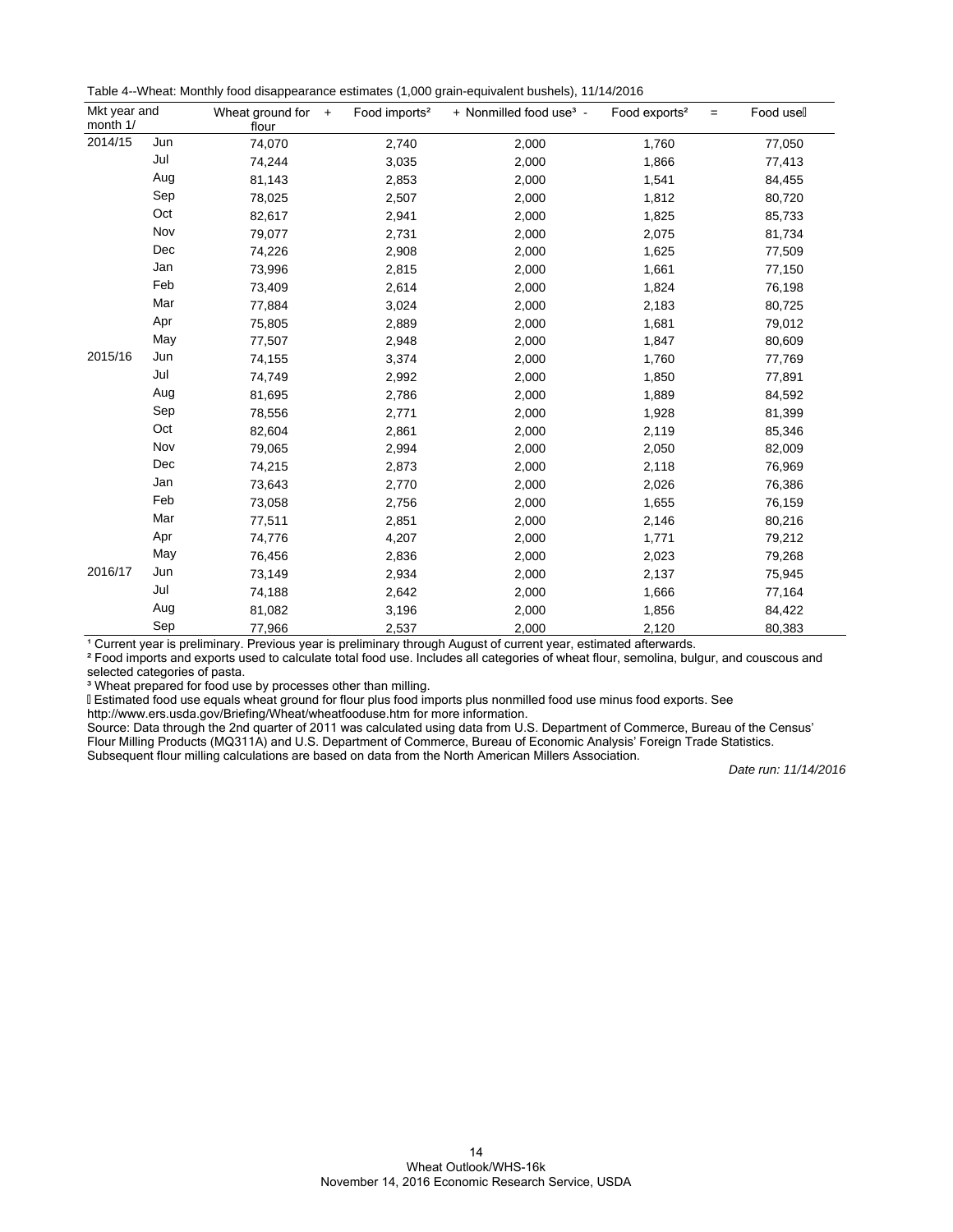Table 5--Wheat: National average price received by farmers (dollars per bushel) , 11/14/2016

| Month                     |                       | All wheat |                                       | Winter               |         | Durum   |         | Other spring |
|---------------------------|-----------------------|-----------|---------------------------------------|----------------------|---------|---------|---------|--------------|
|                           | 2015/16               | 2016/17   | 2015/16                               | 2016/17              | 2015/16 | 2016/17 | 2015/16 | 2016/17      |
| June                      | 5.42                  | 4.20      | 5.20                                  | 3.97                 | 9.16    | 6.50    | 5.20    | 4.61         |
| July                      | 5.23                  | 3.75      | 5.15                                  | 3.56                 | 8.74    | 6.47    | 5.15    | 4.48         |
| August                    | 4.84                  | 3.67      | 4.80                                  | 3.41                 | 7.28    | 5.59    | 4.71    | 4.24         |
| September                 | 4.72                  | 3.49      | 4.64                                  | 3.25                 | 6.36    | 5.62    | 4.68    | 4.22         |
| October                   | 4.86                  |           | 4.76                                  |                      | 6.57    |         | 4.78    |              |
| November                  | 4.86                  |           | 4.66                                  |                      | 6.97    |         | 4.91    |              |
| December                  | 4.75                  |           | 4.57                                  |                      | 6.93    |         | 4.80    |              |
| January                   | 4.82                  |           | 4.63                                  |                      | 6.60    |         | 4.81    |              |
| February                  | 4.61                  |           | 4.47                                  |                      | 6.08    |         | 4.56    |              |
| March                     | 4.40                  |           | 4.28                                  |                      | 6.03    |         | 4.47    |              |
| April                     | 4.46                  |           | 4.31                                  |                      | 6.24    |         | 4.55    |              |
| May<br>$\sim$<br>$\cdots$ | 4.45<br>.<br>$\cdots$ |           | 4.28<br>$\overline{\phantom{0}}$<br>. | $\sim$ $\sim$ $\sim$ | 6.57    |         | 4.64    |              |

Source: USDA, National Agricultural Statistics Service, Agricultural Prices.

Table 6--Wheat: National average prices received by farmers by class (dollars per bushel), 11/14/2016

| Month     |         | Hard red winter |         | Soft red winter |         | Hard red spring |         | White   |
|-----------|---------|-----------------|---------|-----------------|---------|-----------------|---------|---------|
|           | 2015/16 | 2016/17         | 2015/16 | 2016/17         | 2015/16 | 2016/17         | 2015/16 | 2016/17 |
| June      | 5.26    | 3.84            | 4.91    | 4.45            | 5.18    | 4.61            | 5.79    | 4.75    |
| July      | 5.21    | 3.32            | 4.69    | 4.16            | 5.13    | 4.48            | 6.34    | 4.63    |
| August    | 4.55    | 3.15            | 4.54    | 3.92            | 4.67    | 4.25            | 6.00    | 4.24    |
| September | 4.35    | 3.03            | 4.31    | 3.69            | 4.63    | 4.24            | 5.49    | 4.09    |
| October   | 4.46    |                 | 4.56    |                 | 4.73    |                 | 5.57    |         |
| November  | 4.30    |                 | 4.37    |                 | 4.88    |                 | 5.44    |         |
| December  | 4.34    |                 | 4.52    |                 | 4.77    |                 | 5.35    |         |
| January   | 4.37    |                 | 4.48    |                 | 4.77    |                 | 5.48    |         |
| February  | 4.22    |                 | 4.54    |                 | 4.54    |                 | 4.94    |         |
| March     | 4.19    |                 | 4.21    |                 | 4.46    |                 | 4.63    |         |
| April     | 4.13    |                 | 4.38    |                 | 4.56    |                 | 4.62    |         |
| May       | 4.08    |                 | 4.52    |                 | 4.62    |                 | 4.88    |         |

Source: USDA, National Agricultural Statistics Service, Agricultural Prices.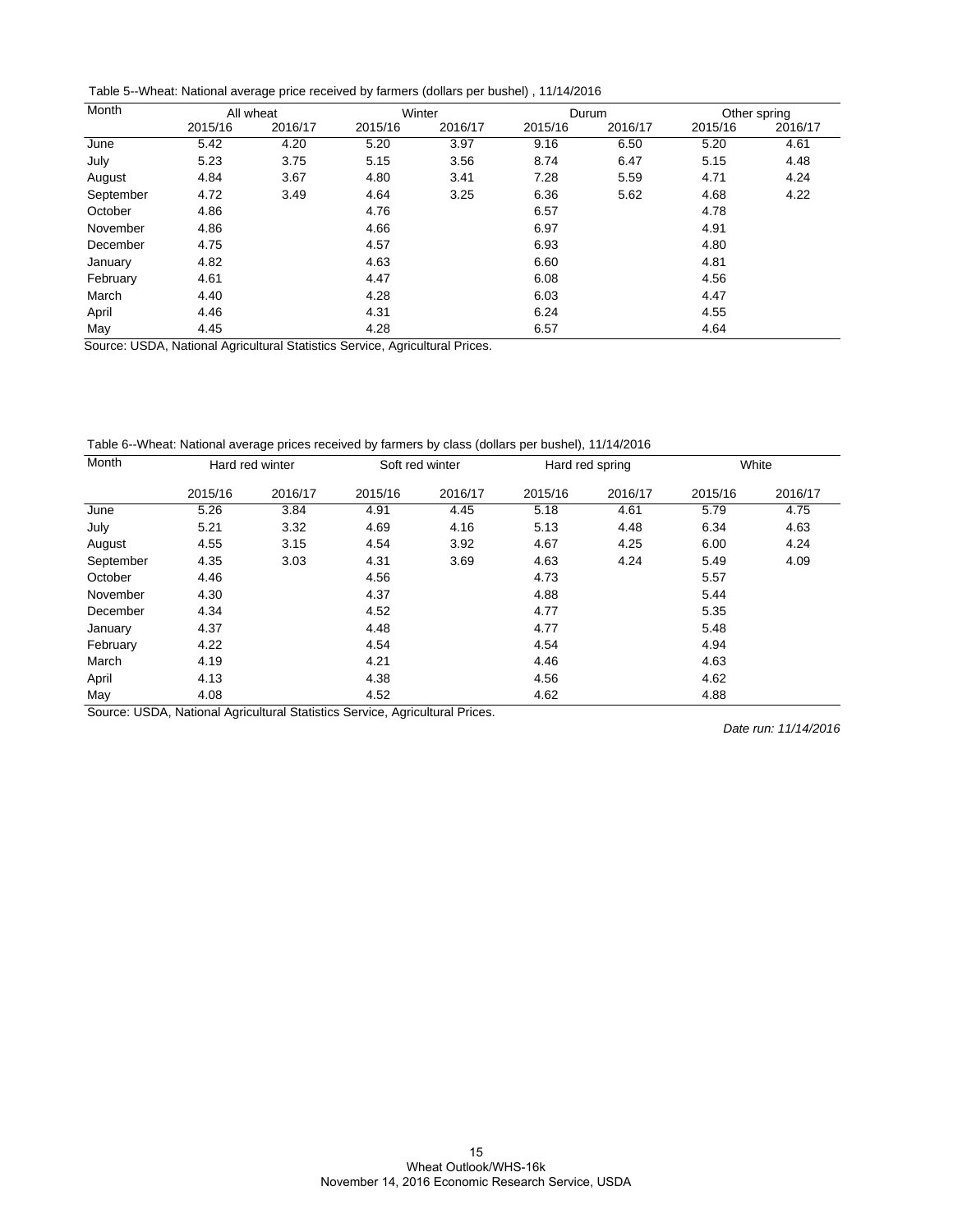|           | Table 7--Vyneat: Average cash grain bids at principal markets, 11/14/2016 |                       |                                         |                          |                                      |                       |                                                         |                          |  |
|-----------|---------------------------------------------------------------------------|-----------------------|-----------------------------------------|--------------------------|--------------------------------------|-----------------------|---------------------------------------------------------|--------------------------|--|
|           |                                                                           | No. 1 hard red winter |                                         | No. 1 hard red winter    |                                      | No. 1 hard red winter | No. 1 hard red winter                                   |                          |  |
|           | (ordinary protein)                                                        |                       | (13% protein)                           |                          | (ordinary protein)                   |                       | (ordinary protein)                                      |                          |  |
|           | Kansas City, MO<br>(dollars per bushel)                                   |                       | Kansas City, MO<br>(dollars per bushel) |                          | Portland, OR<br>(dollars per bushel) |                       | Texas Gulf, TX <sup>1</sup><br>(dollars per metric ton) |                          |  |
|           |                                                                           |                       |                                         |                          |                                      |                       |                                                         |                          |  |
| Month     | 2015/16                                                                   | 2016/17               | 2015/16                                 | 2016/17                  | 2015/16                              | 2016/17               | 2015/16                                                 | 2016/17                  |  |
| June      | 6.40                                                                      | 5.04                  | 6.64                                    | 5.54                     | 6.13                                 | 5.18                  | 209.81                                                  | 176.55                   |  |
| July      | 6.27                                                                      | 4.24                  | 6.36                                    | 5.18                     | 5.92                                 | 4.66                  | 197.31                                                  | 151.57                   |  |
| August    | 5.70                                                                      | 4.15                  | 5.86                                    | 5.32                     | 5.44                                 | 4.62                  | 179.68                                                  | 149.18                   |  |
| September | 5.44                                                                      | 4.24                  | 5.59                                    | 5.36                     | 5.69                                 | 4.41                  | 172.70                                                  | 150.47                   |  |
| October   | 5.62                                                                      | 4.40                  | 5.73                                    | 5.58                     | 5.86                                 | 4.20                  | --                                                      | 152.12                   |  |
| November  | 5.55                                                                      | --                    | 5.72                                    | --                       | 5.56                                 | --                    | 177.10                                                  | $\overline{\phantom{a}}$ |  |
| December  | 5.60                                                                      | $-$                   | 5.79                                    | $\overline{\phantom{a}}$ | 5.46                                 | $\overline{a}$        | 189.60                                                  | $\overline{\phantom{a}}$ |  |
| January   | 5.46                                                                      | --                    | 5.71                                    | --                       | 5.42                                 | --                    | 193.64                                                  | --                       |  |
| February  | 5.28                                                                      | --                    | 5.48                                    | --                       | 5.28                                 | --                    | 187.03                                                  | --                       |  |
| March     | 5.34                                                                      | --                    | 5.53                                    | --                       | 5.33                                 | --                    | 191.43                                                  | --                       |  |
| April     | 5.22                                                                      | Щ,                    | 5.44                                    | $-$                      | 5.27                                 | --                    | 187.39                                                  | --                       |  |
| May       | 5.08                                                                      | Ξ.                    | 5.42                                    | $-$                      | 5.18                                 | Щ,                    | 171.78                                                  |                          |  |
|           | No. 1 dark northern spring                                                |                       | No. 1 dark northern spring              |                          | No. 1 dark northern spring           |                       | No. 1 hard amber durum                                  |                          |  |
|           |                                                                           | (13% protein)         |                                         | (14% protein)            |                                      | (14% protein)         |                                                         | Minneapolis, MN          |  |
|           | Chicago, IL                                                               |                       | Chicago, IL                             |                          | Portland, OR                         |                       | (dollars per bushel)                                    |                          |  |
|           | (dollars per bushel)                                                      |                       | (dollars per bushel)                    |                          | (dollars per bushel)                 |                       |                                                         |                          |  |
|           | 2015/16                                                                   | 2016/17               | 2015/16                                 | 2016/17                  | 2015/16                              | 2016/17               | 2015/16                                                 | 2016/17                  |  |
| June      | 6.50                                                                      | --                    | 7.56                                    | $-$                      | 7.48                                 | 6.35                  | $\overline{a}$                                          | --                       |  |
| July      | --                                                                        | --                    | --                                      | --                       | 6.71                                 | 5.82                  | --                                                      | --                       |  |
| August    | --                                                                        | --                    | --                                      | --                       | 6.10                                 | 5.97                  | --                                                      | $-$                      |  |
| September | --                                                                        | --                    | --                                      | --                       | 6.32                                 | 5.98                  | --                                                      |                          |  |
| October   | --                                                                        | --                    | --                                      | --                       | 6.53                                 | 6.34                  |                                                         |                          |  |
| November  | --                                                                        | --                    | --                                      | --                       | 6.39                                 | --                    |                                                         |                          |  |
| December  | --                                                                        | --                    | --                                      | --                       | 6.34                                 | --                    | --                                                      | --                       |  |
| January   | --                                                                        | --                    | --                                      | --                       | 6.15                                 | --                    | --                                                      |                          |  |
| February  | --                                                                        | --                    | $\overline{a}$                          | --                       | 6.09                                 | $\overline{a}$        | --                                                      | $-$                      |  |
| March     | --                                                                        | --                    | --                                      | --                       | 6.11                                 | --                    | --                                                      |                          |  |
| April     | --                                                                        | --                    | --                                      | --                       | 6.27                                 | --                    | --                                                      |                          |  |
| May       |                                                                           | --                    |                                         |                          | 6.27                                 | --                    |                                                         | $\overline{a}$           |  |
|           |                                                                           | No. 2 soft red winter |                                         | No. 2 soft red winter    |                                      | No. 2 soft red winter |                                                         | No. 1 soft white         |  |
|           |                                                                           | St. Louis, MO         |                                         | Chicago, IL              |                                      | Toledo, OH            |                                                         | Portland, OR             |  |
|           | (dollars per bushel)                                                      |                       | (dollars per bushel)                    |                          | (dollars per bushel)                 |                       | (dollars per bushel)                                    |                          |  |
|           |                                                                           |                       |                                         |                          |                                      |                       |                                                         |                          |  |
|           | 2015/16                                                                   | 2016/17               | 2015/16                                 | 2016/17                  | 2015/16                              | 2016/17               | 2015/16                                                 | 2016/17                  |  |
| June      | 5.14                                                                      | 4.74                  | 5.17                                    | 4.70                     | 5.22                                 | 4.69                  | --                                                      | 5.46                     |  |
| July      | 5.08                                                                      | 4.23                  | 5.40                                    | 4.12                     | 5.58                                 | 4.22                  | --                                                      | 5.07                     |  |
| August    | 4.48                                                                      | 3.90                  | 5.00                                    | 3.99                     | 5.20                                 | 4.03                  | 5.55                                                    | 4.89                     |  |
| September | 4.28                                                                      | 3.89                  | 4.86                                    | 3.76                     | 5.04                                 | 3.72                  | 5.38                                                    | 4.77                     |  |
| October   | 4.45                                                                      | 3.89                  | 5.02                                    | 3.82                     | 5.25                                 | 3.90                  | 5.49                                                    | 4.65                     |  |
| November  | 4.41                                                                      | --                    | 4.98                                    | -−                       | 5.16                                 | --                    | 5.37                                                    | ⊷                        |  |
| December  | 4.22                                                                      | --                    | 4.83                                    | $\overline{\phantom{a}}$ | 4.97                                 | --                    | щ.                                                      | $\overline{\phantom{a}}$ |  |
| January   | 4.32                                                                      | --                    | 4.75                                    | --                       | 4.93                                 | --                    | 5.31                                                    |                          |  |
| February  | 4.70                                                                      | --                    | 4.69                                    | --                       | 4.69                                 | --                    | 5.30                                                    | --                       |  |
| March     | 4.74                                                                      | --                    | 4.70                                    | --                       | 4.61                                 | --                    | Щ.                                                      | --                       |  |
| April     | 4.79                                                                      | --                    | 4.71                                    | --                       | 4.63                                 | --                    | 5.33                                                    | --                       |  |
| May       | 4.64                                                                      | --                    | 4.65                                    | --                       | 4.61                                 | --                    | 5.34                                                    | -−                       |  |

Table 7--Wheat: Average cash grain bids at principal markets, 11/14/2016

-- = Not available or no quote. Ĭ.

<sup>1</sup> Free on board.

Date run: 11/14/2016 Source: USDA, Agricultural Marketing Service, State Grain Reports, http://www.ams.usda.gov/AMSv1.0/ams.fetchTemplateData.do? [template=TemplateS&navID=MarketNewsAndTransportationData&leftNav=MarketNewsAndTransportationData&page=LSMarketNewsPa](http://www.ams.usda.gov/AMSv1.0/ams.fetchTemplateData.do?template=TemplateS&navID=MarketNewsAndTransportationData&leftNav=MarketNewsAndTransportationData&page=LSMarketNewsPageStateGrainReports) geStateGrainReports.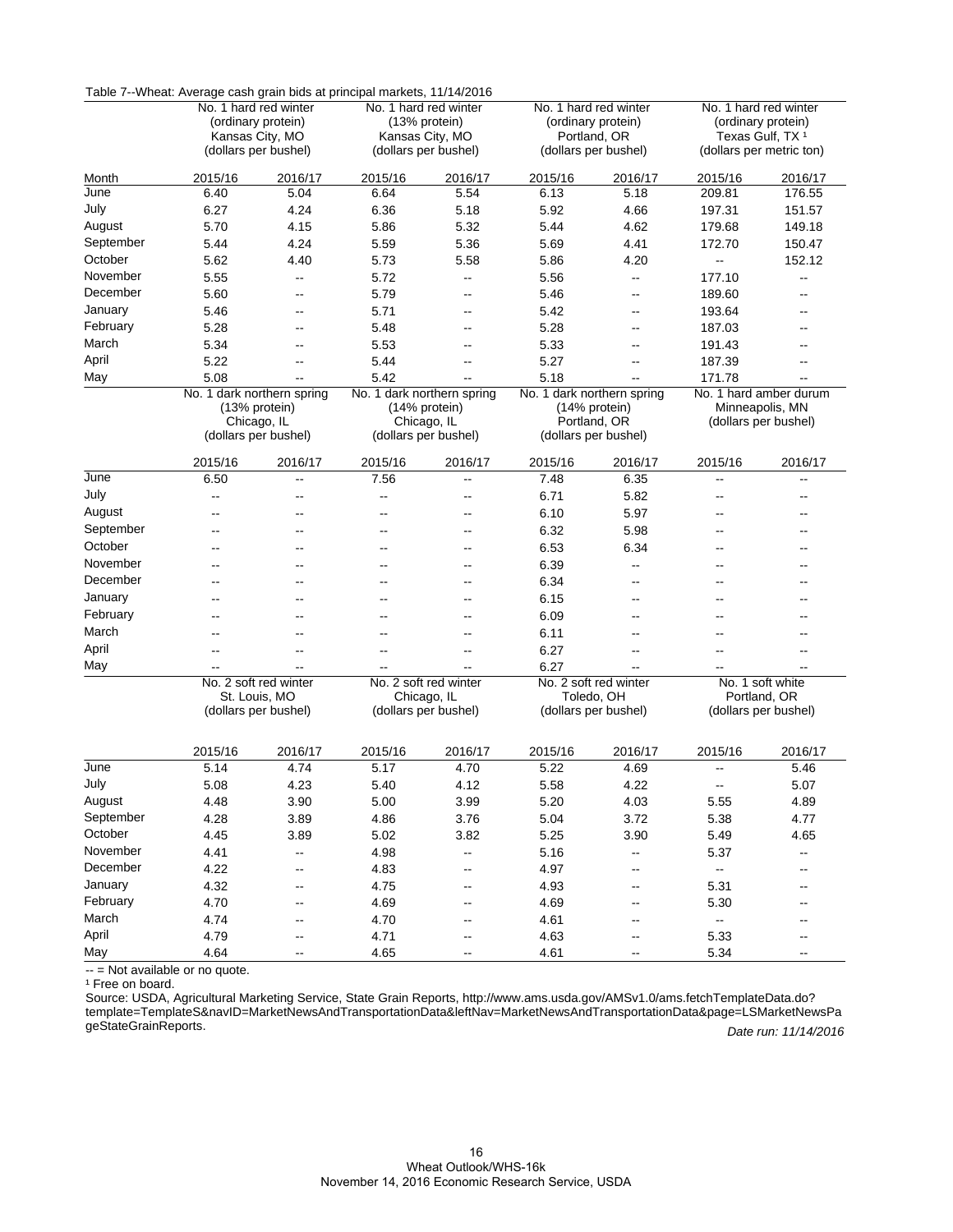Table 8--Wheat: U.S. exports and imports for last 6 months (1,000 bushels), 11/14/2016

|         |                                 | Apr    | May    | Jun    | Jul    | Aug     | Sep     |
|---------|---------------------------------|--------|--------|--------|--------|---------|---------|
| Item    |                                 | 2016   | 2016   | 2016   | 2016   | 2016    | 2016    |
| Exports | All wheat grain                 | 65,598 | 64,011 | 85,398 | 75,502 | 100,797 | 103,769 |
|         | All wheat flour <sup>1</sup>    | 1.309  | 1.464  | 1.710  | 1,338  | 1.401   | 1,669   |
|         | All wheat products <sup>2</sup> | 560    | 593    | 460    | 371    | 496     | 480     |
|         | Total all wheat                 | 67.467 | 66,069 | 87,567 | 77.210 | 102.694 | 105,917 |
| Imports | All wheat grain                 | 5.203  | 4.091  | 5.757  | 7.078  | 10.957  | 9.149   |
|         | All wheat flour <sup>1</sup>    | 2,461  | 1,200  | 1,266  | 1,058  | 1,339   | 1,180   |
|         | All wheat products <sup>2</sup> | 1.765  | 1,658  | 1,698  | 1.614  | 1,892   | 1,378   |
|         | Total all wheat                 | 9,429  | 6,948  | 8,721  | 9,750  | 14,187  | 11,707  |

Totals may not add due to rounding.

<sup>1</sup> Expressed in grain-equivalent bushels. Includes meal, groats, and durum.

² Expressed in grain-equivalent bushels. Includes bulgur, couscous, and selected categories of pasta.

Source: U.S. Department of Commerce, U.S. Census Bureau, Foreign Trade Statistics; and ERS calculations using Census trade statistics.